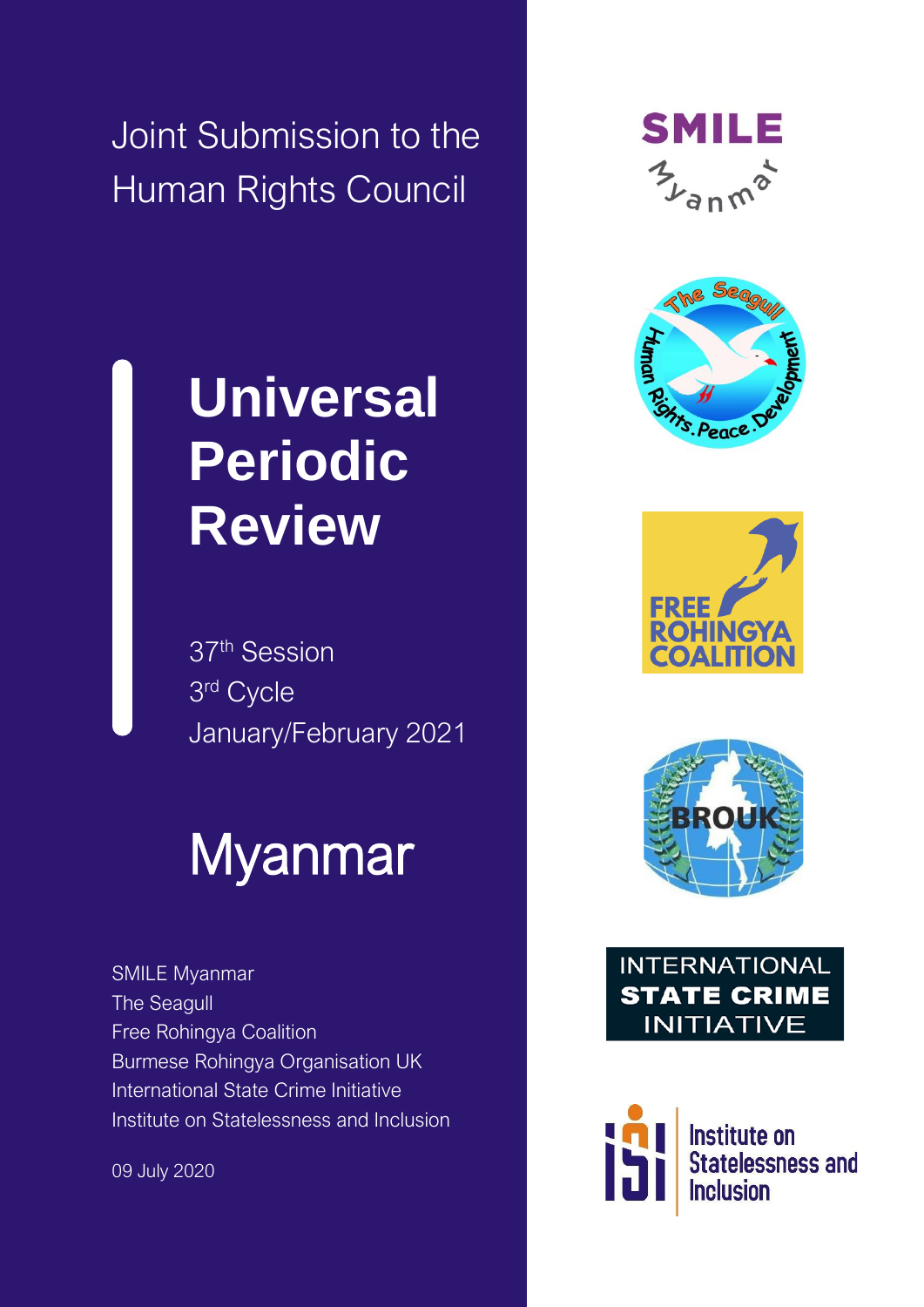### Joint Submission to the Human Rights Council

at the 37<sup>th</sup> Session

of the Universal Periodic Review.

## **Myanmar**

#### **Introduction**

- 1. SMILE Myanmar,<sup>1</sup> The Seagull: Human Rights, Peace and Development,<sup>2</sup> Free Rohingya Coalition  $(\mathsf{FRC})^3$  Burmese Rohingya Organisation UK (BROUK),<sup>4</sup> the International State Crime Initiative (ISCI)<sup>s</sup> and The Institute on Statelessness and Inclusion (ISI)<sup>6</sup> make this submission to the Universal Periodic Review (UPR) on the right to nationality and various human rights challenges related to statelessness in Myanmar.
- 2. This submission addresses one of the darkest periods in  $21<sup>st</sup>$  century history, during which crimes against humanity, war crimes and genocide were committed against members of the stateless Rohingya minority community of Myanmar. The atrocity crimes peaked in 2017, and have been well documented.<sup>7</sup> However, Myanmar continues to persecute the Rohingya, impose apartheid like conditions on the community, arbitrarily penalise Rohingya individuals and allow hate crimes to be committed against them, with impunity.
- 3. The co-submitting organisations are mindful that even as the Rohingya have been the targets of such deep-seated and systemic discrimination, violence and atrocities in Myanmar, the international community has repeatedly failed to protect the Rohingya, both in Myanmar and in exile. Consequently, the information in this UPR Submission, while focusing a spotlight on Myanmar, also captures in its penumbra, the cost of international inaction on one of the defining challenges of the  $21<sup>st</sup>$  century.

<sup>&</sup>lt;sup>1</sup> SMILE Myanmar [\(www.smile-myanmar.com/\)](http://www.smile-myanmar.com/) is a non-profit and non-governmental organisation working with diverse people from all levels of Myanmar society to promote freedom of religion and belief and to protect the dignity and rights of religious minorities. SMILE works in partnership with CBOs, NGOs, INGOs and a broad range of civil society actors.

<sup>&</sup>lt;sup>2</sup> The Seagull is an advocacy organisation based in Mandalay, Burma(Myanmar) working on Human Rights, Peace and Development. <sup>3</sup> Free Rohingya Coalition [\(www.freerohingyacoalition.org\)](http://www.freerohingyacoalition.org/) is a global network of Rohingya activists and friends of Rohingyas who share common concerns about Myanmar's on-going genocide and the need for Rohingya survivors to play an active role in seeking a viable future for their group.

<sup>4</sup> The Burmese Rohingya Organisation UK (BROUK) is based in London, United Kingdom, and was established in 2005 by diaspora Rohingya. The organisation works to highlight the plight of Rohingya internationally and to support the Rohingya community both inside Myanmar and in other countries. BROUK conducts research, monitors the human rights situation in Myanmar through an extensive network of contacts, highlights ongoing violations against Rohingya through international media and high-level meetings, and advocates for change. <sup>5</sup> Based at Queen Mary University of London's School of Law, The International State Crime Initiative (ISCI[, www.statecrime.org\)](http://www.statecrime.org/) is an academic interdisciplinary forum for research, reportage, training and debate on state violence and corruption. ISCI has researched and reported on the Rohingya genocide since 2014.

<sup>&</sup>lt;sup>6</sup> ISI [\(www.institutesi.org\)](http://www.institutesi.org/) is an independent non-profit organisation committed to an integrated, human rights based response to the injustice of statelessness and exclusion through a combination of research, education, partnerships and advocacy. Established in August 2014, it is the first and only global centre committed to promoting the human rights of stateless persons and ending statelessness. The Institute has made over 65 country specific UPR submissions on the human rights of stateless persons, and also compiled summaries of the key human rights challenges related to statelessness in all countries under review under the 23rd to the 36<sup>th</sup> UPR Sessions. <sup>7</sup> See for example, the various reports and statements of the International Independent Fact-Finding Mission on Myanmar. Available here: [https://www.ohchr.org/EN/HRBodies/HRC/MyanmarFFM/Pages/Index.aspx.](https://www.ohchr.org/EN/HRBodies/HRC/MyanmarFFM/Pages/Index.aspx)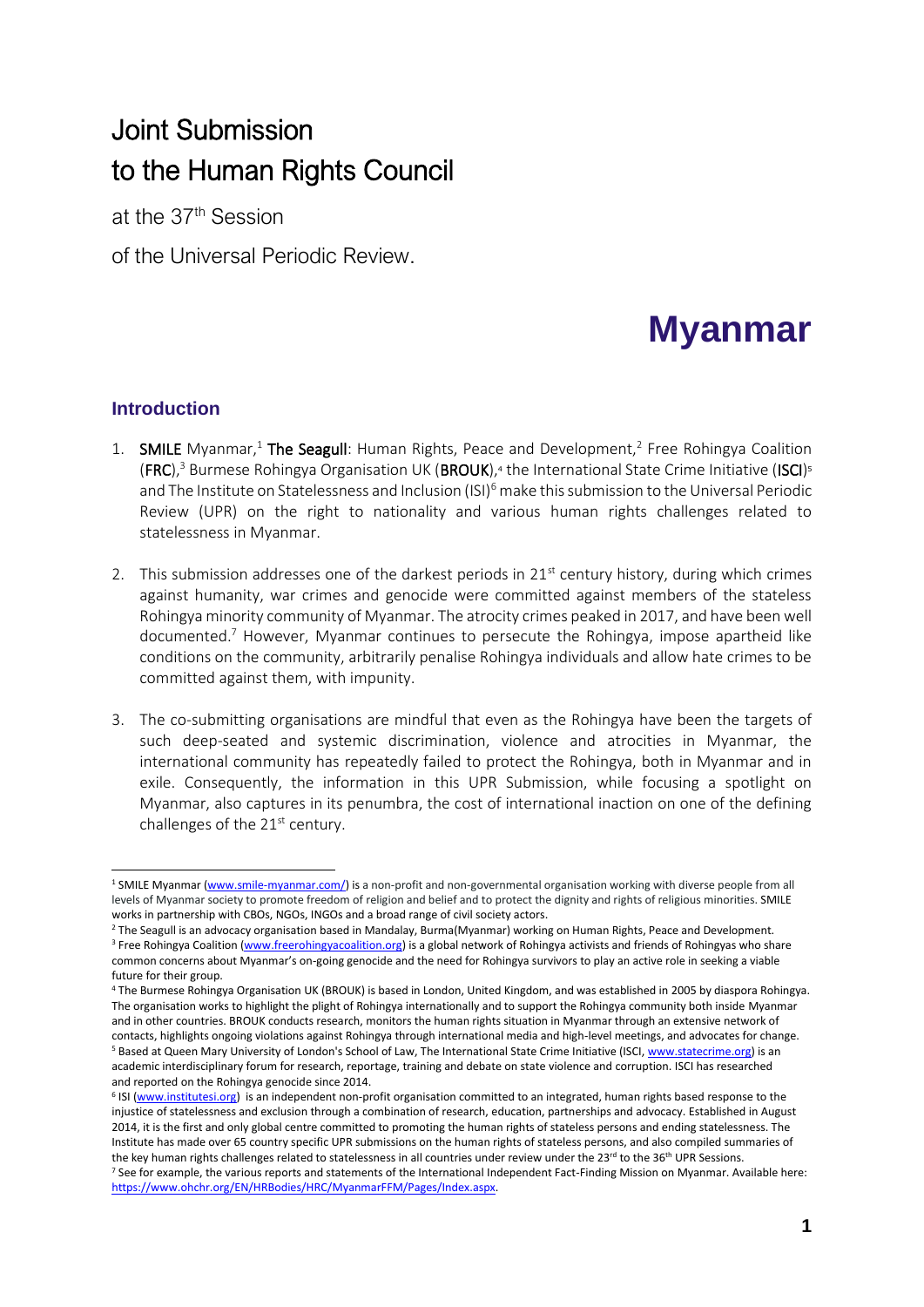- 4. The co-submitting organisations urge states, to take this UPR as an opportunity to make strong recommendations to Myanmar and to apply the required pressure to ensure these recommendations are acted on. But we also urge states to use this UPR as a moment of introspection, to question why and how the international community has failed to protect the Rohingya, and why this continues to be the case; and to redouble efforts to seek justice and accountability, restitution and rights.
- 5. In addition to addressing the genocide, crimes against humanity and other violations against the Rohingya, this submission also focuses on:
	- I. Myanmar's discriminatory 1982 Citizenship Law;
	- II. Arbitrary and discriminatory practices related to access to civil documentation and other groups whose right to nationality is at risk; and
	- III. The COVID-19 impact on the Rohingya.

#### **Previous UPR of Myanmar under the First and Second Cycle**

- 6. Myanmar was previously reviewed during the 10th and 23rd sessions of the UPR, in 2011 and 2015 respectively. During the first cycle, Myanmar received three recommendations relevant to the right to the right to nationality and statelessness from Belgium, Hungary and Uruguay. These recommendations concerned amending the 1982 Citizenship Law to end statelessness for the Rohingya, improving birth registration and avoiding statelessness, and acceding to the Statelessness Conventions. Myanmar did not accept or note any of these recommendations.<sup>8</sup>
- 7. During the second cycle, Myanmar received 24 relevant recommendations, 7 of which concerned amending the 1982 Citizenship Law. $9$  Myanmar accepted only three recommendations, which related to the acceleration of citizenship verification processes, continued efforts for citizens to live in harmony without discrimination, and the development of a simplified birth registration system.<sup>10</sup>

#### **Myanmar's International Obligations**

8. Myanmar is a party to a number of human rights treaties that provide for the right to a nationality and protection of the rights of stateless persons, including the Convention on the Rights of a Child (see articles 7 and 8), International Convention on the Elimination of All Forms of Discrimination against Women (see article 9), Convention on the Rights of Persons with Disabilities (see article  $18$ ,<sup>11</sup> and the International Covenant on Economic, Social, and Cultural Rights (see article 2.2). Myanmar is also party to the Convention on the Prevention and Punishment of the Crime of Genocide. However, Myanmar is not a party to the 1954 Convention relating to the Status of Stateless Persons nor the 1961 Convention on the Reduction of Statelessness.

<sup>&</sup>lt;sup>8</sup> United Nations Human Rights Council, 'Draft Report of the Working Group on the Universal Periodic Review Myanmar', 10<sup>th</sup> sess, UN Doc A/HRC/WG.6/10/L.7 (2 February 2011).

<sup>9</sup> Myanmar received recommendations from Albania, Paraguay, Canada, Portugal, Switzerland, Germany, Argentina, Libya, Oman, Malaysia, Egypt, Iceland, Saudi Arabia, Slovenia, Mexico, Sweden, the Netherlands, Australia and the United Kingdom of Great Britain and Northern Ireland.

<sup>&</sup>lt;sup>10</sup> United Nations Human Rights Council, 'Report of the Working Group on the Universal Periodic Review Myanmar', 31<sup>st</sup> sess, UN Doc A/HRC/31/13 (20 November 2015).

<sup>&</sup>lt;sup>11</sup> In relation to Myanmar's failure to comply with the CRPD in relation to the right to nationality, see the submission to the 22<sup>nd</sup> Session of the CRPD by ISI and SNAP, July 2019, available at: https://files.institutesi.org/Submission\_CRDP\_Myanmar\_DW\_July%202019.pdf.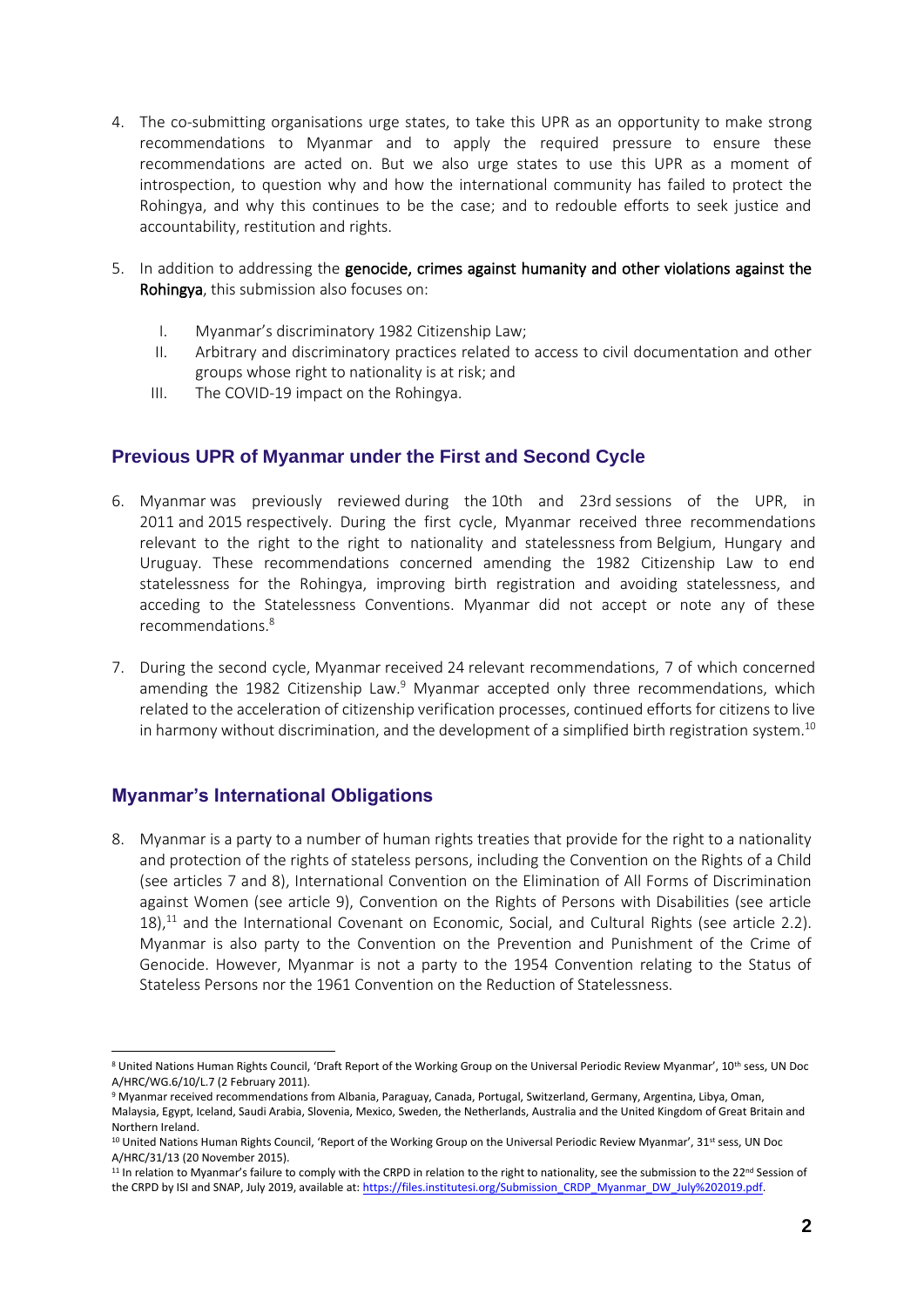- 9. Furthermore, as a member of the United Nations (UN), Myanmar is obligated by the UN Charter to promote "universal respect for, and observance of, human rights and fundamental freedoms for all without distinction as to race, sex, language, or religion". The principle of non-discrimination – particularly on the grounds of race – is a peremptory norm of customary international law and must be applied in relation to protecting the right to nationality.
- 10. As a member State of the Association of South East Asian Nations (ASEAN), Myanmar a signatory to the 2012 ASEAN Human Rights Declaration.<sup>12</sup> Although this declaration is a non-binding document, it nonetheless reflects consensus as to the right to a nationality and the importance of human rights in the region. $13$

#### **Genocide, Crimes Against Humanity and Other Violations against the Rohingya**

- 11. The Rohingya are one of the most persecuted minorities in the world. Having been arbitrarily deprived of citizenship by the 1982 Citizenship Law and its discriminatory implementation, they have faced decades of discrimination and repression, lacking access to even the most basic of rights. The arbitrary deprivation of nationality and resultant statelessness of the Rohingya remains a significant obstacle to finding a sustainable and dignified solution to the crisis.
- 12. Since 2016, there has been a wave of violence against the Rohingya. In August 2017, brutal militaryled 'clearance campaigns' were carried out by the Myanmar army (Tatmadaw), leading to a range of gross human rights violations including arbitrary arrests and torture, indiscriminate killings, mass gang-rape of women, enforced disappearances, forced labour, and the destruction by fire of entire villages.<sup>14</sup> This resulted in nearly one million Rohingya fleeing across the border to Bangladesh, where hundreds of thousands of Rohingya refugees already lived for decades.
- 13. These 'clearance operations' have since been correctly recognised as crimes against humanity amounting to genocide, and the previous UN Human Rights Commissioner called the situation in Rakhine State "a textbook example of ethnic cleansing."<sup>15</sup> These allegations, based on meticulous research and the lived testimony of thousands of Rohingya survivors have been met by denial from the Myanmar government, opaque domestic inquiries and sham trials if low ranking military officers. Additionally, the government has actively blocked or impeded humanitarian aid and human rights monitors from helping victims.
- 14. A UN Independent Fact-Finding Mission was established in March 2017 to establish the details of human rights violations by military and security forces in Rakhine, Kachin and Shan States. It found that the Tatmadaw conducted 'clearance operations' in 54 locations, with first-hand accounts of such operations in a further 22 locations. Around "40,600 structures were also destroyed between August 2017 and April 2019, with over 200 [Rohingya] settlements almost completely wiped out".<sup>16</sup> The report also discusses the rampant hate speech propagated by the authorities and spread across social media.

<sup>&</sup>lt;sup>12</sup> ASEAN, *ASEAN Human Rights Declaration* (18 November 2012) [<https://asean.org/asean-human-rights-declaration/>](https://asean.org/asean-human-rights-declaration/).

<sup>13</sup> 2012 ASEAN Human Rights Declaration, article 18.

<sup>&</sup>lt;sup>14</sup> UN Human Rights Council, 'Myanmar: UN Fact-Finding Mission releases its full account of massive violations by military in Rakhine, Kachin and Shan States' (18 September 2018), available at

[https://www.ohchr.org/EN/HRBodies/HRC/Pages/NewsDetail.aspx?NewsID=23575&LangID=E.](https://www.ohchr.org/EN/HRBodies/HRC/Pages/NewsDetail.aspx?NewsID=23575&LangID=E)

<sup>15</sup> 'UN human rights chief points to 'textbook example of ethnic cleansing' in Myanmar' *UN News* (11 September 2017), available at [https://news.un.org/en/story/2017/09/564622-un-human-rights-chief-points-textbook-example-ethnic-cleansing-myanmar#.WfJRrltSy70.](https://news.un.org/en/story/2017/09/564622-un-human-rights-chief-points-textbook-example-ethnic-cleansing-myanmar#.WfJRrltSy70) <sup>16</sup> UN Human Rights Council, 'Report of the detailed findings of the Independent International Fact-Finding Mission on Myanmar' (17 September 2018) UN Doc. A/HRC/39/CRP.2.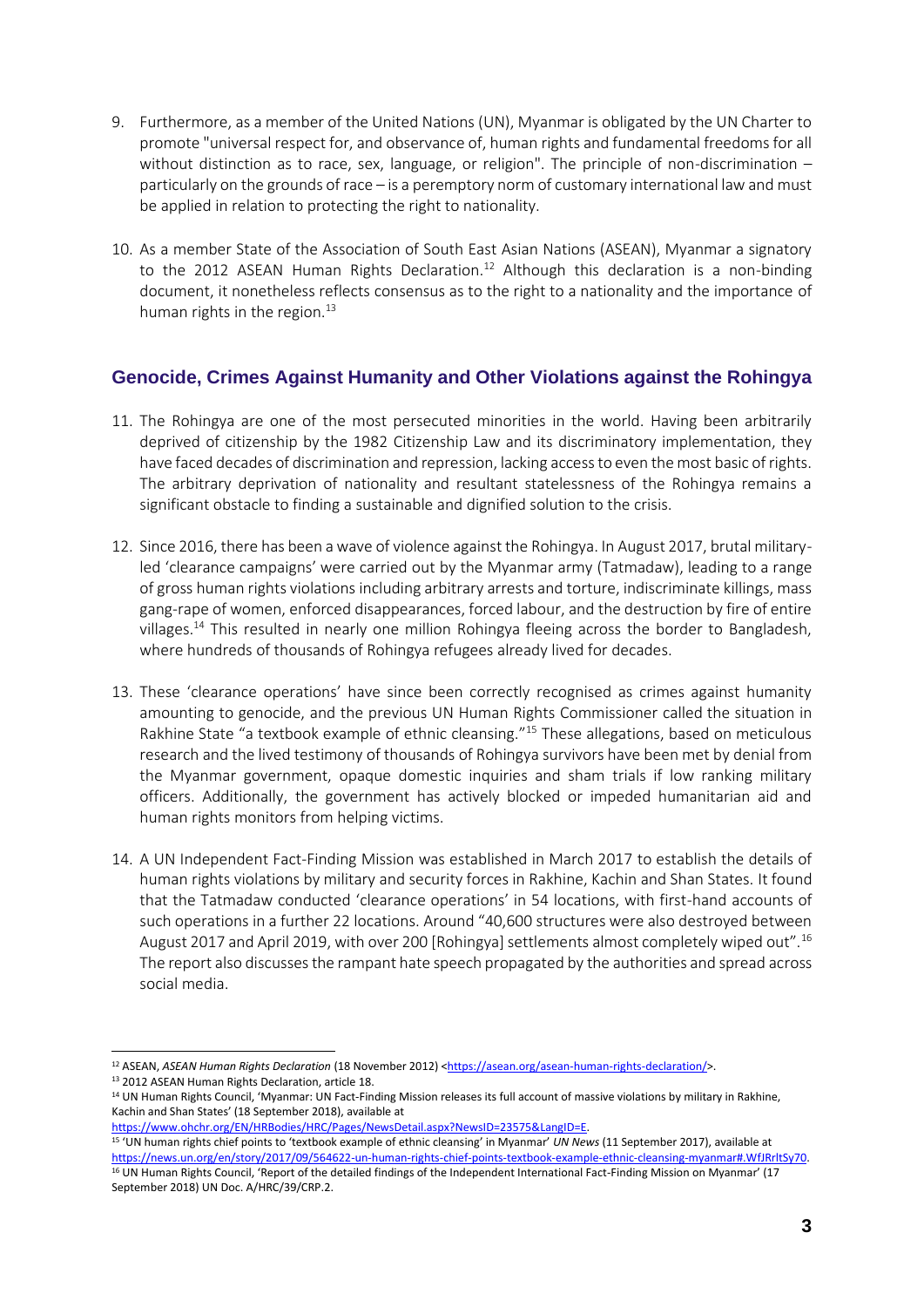- 15. Since 21 June 2019, the Myanmar government has restricted internet access across eight townships in Rakhine and Chin States. The Ministry of Transportation and Communication cite security concerns when justifying the internet blackout, which affects more than one million people.
- 16. Between August 2017 and 31 March 2020, 835,268 Rohingya refugees have fled to Bangladesh and registered through the joint government of Bangladesh UNCHR registration programme.<sup>17</sup> UNHCR also estimates the number of stateless Rohingya in Rakhine State Myanmar to now be 459,114.<sup>18</sup>
- 17. The Rohingya who remained in Rakhine following 2017 live in depraved apartheid conditions. Tun Khin, President of the Burmese Rohingya Organisation UK, wrote that:

*"Across the border in Rakhine State, Rohingya continue to live in what "amounts to an openair prison where all aspects of their lives are controlled. Decades of systematic, statesponsored discrimination has denied Rohingya citizenship and their freedom of movement, meaning people have to apply for special permission to leave their villages, earn a living, or even to seek healthcare. Education – in particularly beyond primary level – is essentially blocked to most Rohingya. Levels of poverty and malnutrition are shockingly high"<sup>19</sup>*

#### **Repatriation**

- 18. Despite the prevalence of such dehumanising conditions, an ongoing genocide process and structural barriers to equality – including the deprivation of nationality of the Rohingya – in 2018, the UNHCR and UNDP entered into a MoU with Myanmar to facilitate repatriation of Rohingya to Myanmar. Despite significant concerns and criticism, including for the failure to consult Rohingya or to even share the MoU text with Rohingya refugees,<sup>20</sup> the MoU has been twice renewed, most recently in May 2020.<sup>21</sup>
- 19. In 2017, having analysed the challenges related to the statelessness, refugee status and repatriation of Rohingya, and consulted with Rohingya groups, ISI published seven conditions to be met, before repatriation to be even considered. These conditions are voluntariness, UN oversight, right to nationality, equality and human rights, normalisation, accountability and rehabilitation & reintegration.<sup>22</sup> None of these conditions have been met.
- 20. However, since 2017, there have been three attempts at repatriation of Rohingya from Bangladesh to Myanmar, with the latest in August 2019. However, these attempts were not successful, largely due to the failure of the Myanmar government to address the structural root causes of the crisis, and a failure to consult the Rohingya themselves about details of repatriation. Many Rohingya refuse to return to Rakhine state which has recently been enveloped in another conflict between government troops and Arakan Army insurgents.<sup>23</sup> These conditions, according to the UN, are not

https://files.institutesi.org/repatriation\_statelessness\_and\_refugee\_status\_2017.pdf.

<sup>17</sup>UNHCR (2020) Operational Dashboard: 2020 Indicators Monitoring [online] available at: <https://data2.unhcr.org/en/documents/download/76054>

<sup>&</sup>lt;sup>18</sup> UNHCR data, 'Myanmar' (2019), available at [http://reporting.unhcr.org/node/2541?y=2019#year.](http://reporting.unhcr.org/node/2541?y=2019#year)

<sup>19</sup> T. Khin, 'It's Been Two Years Since 730,000 Rohingya Were Forced to Flee. There's No End in Sight to the Crisis', *Time Magazine* (25 Augst 2019)[, https://time.com/5660088/rohingya-crisis-myanmar/?xid=tcoshare.](https://time.com/5660088/rohingya-crisis-myanmar/?xid=tcoshare)

<sup>&</sup>lt;sup>20</sup> See for example, this 2018 statement by 23 Rohingya organisations[: https://www.dhakatribune.com/world/2018/06/10/rohingya](https://www.dhakatribune.com/world/2018/06/10/rohingya-organizations-int-l-communities-in-dark-over-recent-mou)[organizations-int-l-communities-in-dark-over-recent-mou.](https://www.dhakatribune.com/world/2018/06/10/rohingya-organizations-int-l-communities-in-dark-over-recent-mou)

<sup>&</sup>lt;sup>21</sup> For more information on the MoU, see[: https://www.unhcr.org/asia/news/press/2020/5/5eb8fe484/undp-unhcr-and-the-government](https://www.unhcr.org/asia/news/press/2020/5/5eb8fe484/undp-unhcr-and-the-government-of-the-union-of-myanmar-extend-memorandum.html)[of-the-union-of-myanmar-extend-memorandum.html.](https://www.unhcr.org/asia/news/press/2020/5/5eb8fe484/undp-unhcr-and-the-government-of-the-union-of-myanmar-extend-memorandum.html) 

<sup>&</sup>lt;sup>22</sup> For more information, see Institute on Statelessness and Inclusion, 'Repatriation, statelessness and refugee status: three crucial issues in the unfolding Rohingya crisis', October 2017, available at:

<sup>&</sup>lt;sup>23</sup> T. T. Aung et al, 'Exclusive: Myanmar, Bangladesh agree to start Rohingya repatriation next week' (15 Aug 2019), available at [https://uk.reuters.com/article/uk-myanmar-rohingya-exclusive-idUKKCN1V51OB.](https://uk.reuters.com/article/uk-myanmar-rohingya-exclusive-idUKKCN1V51OB)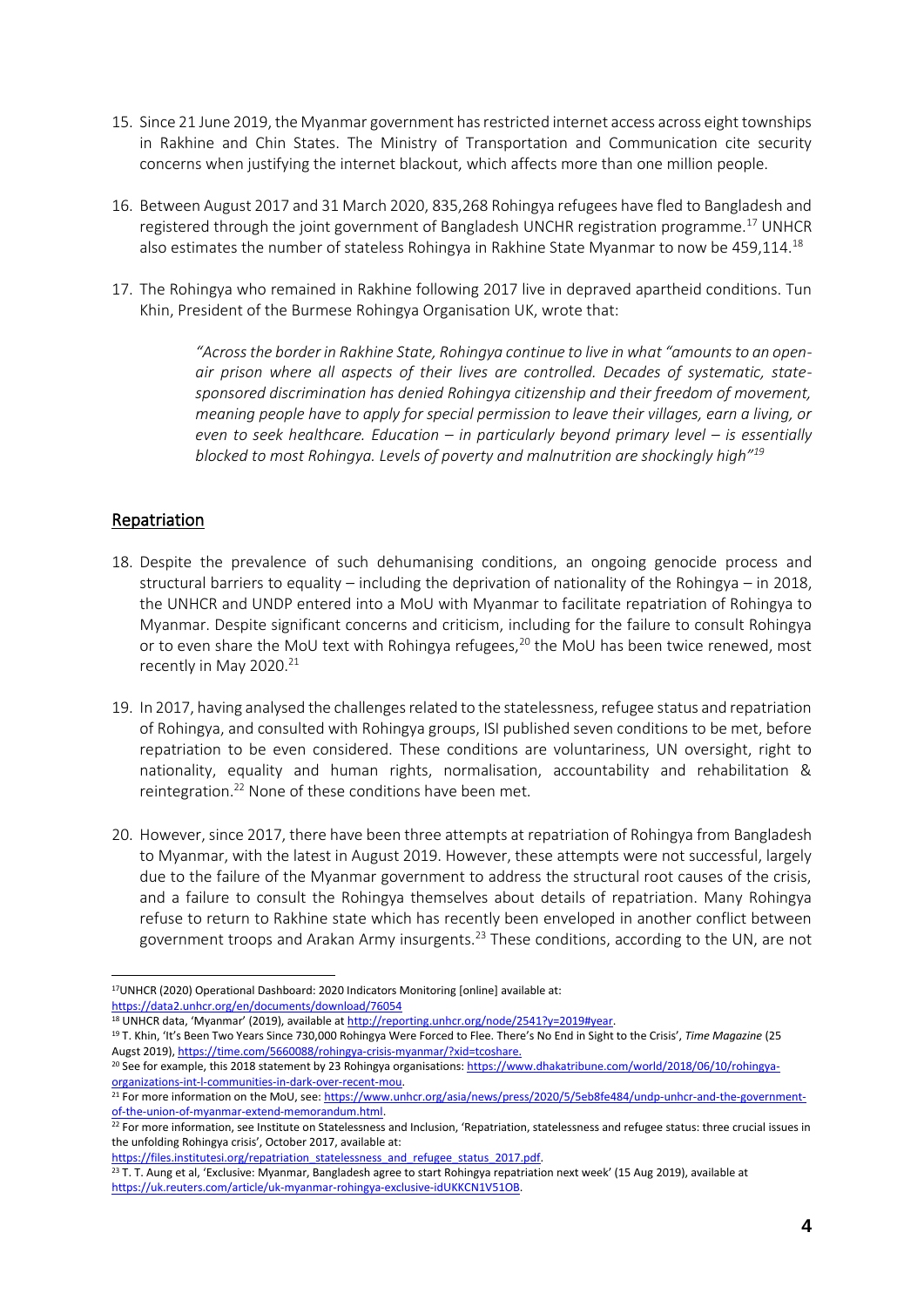fit for refugee return. The Rohingya are also requesting that the government issue them full citizenship cards if they return.

#### Accountability

21. The Rohingya community has consistently come forward with information, expert testimony and material, which it has shared with international institutions, in order to strengthen calls for accountability. The demand of the Rohingya has been that they are centrally included in all of these processes. In 2019, a group of 13 Rohingya leaders stated:

*As the victims of these crimes, our demand is for justice and accountability, and the right to return to our country to live in security and dignity, as equal citizens. The international community must hear our voices and do everything in its power to uphold international law and bring the perpetrators to justice. Please include us in these processes, which are ultimately about us. We are available to be consulted and to share our perspectives, experiences and solutions with you.<sup>24</sup>*

- 22. On 11 November 2019, The Gambia filed a case to the International Court of Justice (ICJ) against Myanmar, alleging violations of its obligations under the 1948 Genocide Convention and requesting the Court to grant provisional measures to protect the Rohingya from ongoing genocide. In paragraph 6 of their application, The Gambia indicated that the acts committed by Myanmar were *"intended to destroy the Rohingya as a group in whole or in part, mass murder, rape, other forms of sexual violence and the systematic destruction of villages often with inhabitants locked inside burning houses."* Myanmar responded by denying the allegations of genocide and focused on the disputed total number of those Rohingya killed, while, notably failing to comment at all on any counts of sexual violence, despite the strong focus on this in The Gambia's application.
- 23. In a hasty response to growing international pressure, a Myanmar government established 'Independent Commission of Enquiry', submitted a final report, that was not made public. This report, taking the same line as Myanmar's ICJ defence, acknowledged that Myanmar security forces may have been responsible for "*disproportionate use of force*" and war crimes, but that:

*"there is insufficient evidence to argue, much less conclude, that the crimes committed were undertaken with the intent to destroy, in whole or in part, a national, ethnical, racial or religious group, or with any other requisite mental state for the international crime of genocide".<sup>25</sup>*

24. On 23 January 2020, the ICJ unanimously ruled on the following provisional measures, stating that Myanmar must: take measures to protect the Rohingya from genocide; prevent the Military from committing genocide; take steps to prevent the destruction of evidence of genocide; and file a report with the ICJ in four months, and every six months that follows until the closure of the case, documenting what they have done to ensure these measures are met. These provisional measures

<sup>24</sup> Message from - Abdul Hamid (United Stateless); Anwar Arkani (Rohingya Association Canada); Habib (Australian Burmese Rohingya Organisation); Hafsar Tameesuddin; Khin Maung (Free Rohingya Coalition – based in Bangladesh); Muhammed Saifullah (Canadian Rohingya Development Initiative); Nay San Lwin (Free Rohingya Coalition – Based in Germany); Nurul Islam (Arakan Rohingya National Organisation); Raiss Tinmaung, Yasmin Ullah and Zainab Arkhani (Rohingya Human Rights Network Canada); Razia Sultana (Rohingya Women Welfare Society); Sujauddin Karimuddin (Elom Empowerment); and Tun Khin (Burmese Rohingya Organisation UK), 11 July 2019, available at[: https://files.institutesi.org/ISI\\_statement\\_on\\_Dutch\\_parliamentary\\_Rohingya\\_motion.pdf.](https://files.institutesi.org/ISI_statement_on_Dutch_parliamentary_Rohingya_motion.pdf)

<sup>&</sup>lt;sup>25</sup> Independent Commission of Enquiry, 'Press Release' (20 January 2020), available at [https://www.icoe-myanmar.org/icoe-pr-final-report.](https://www.icoe-myanmar.org/icoe-pr-final-report)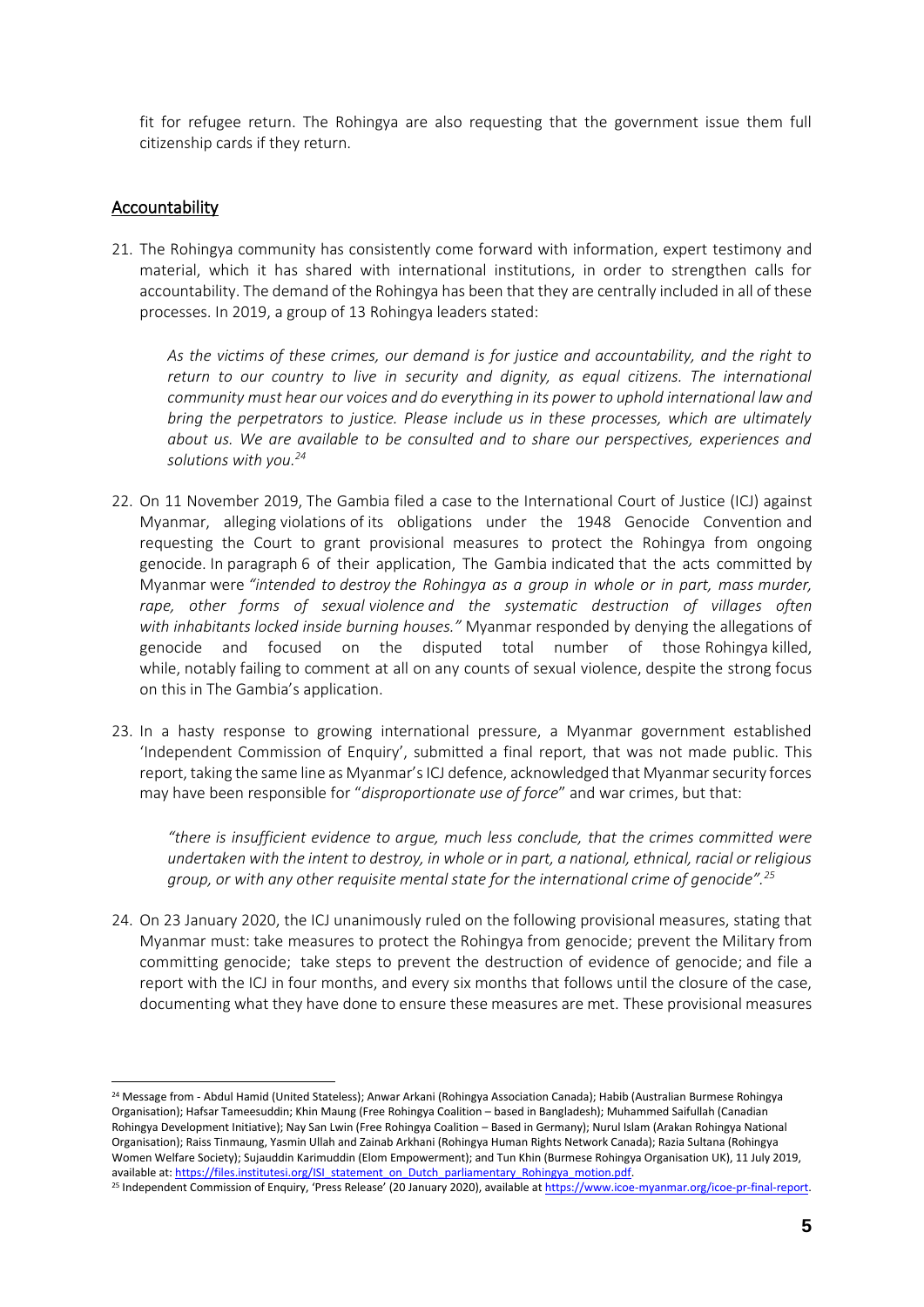are legally binding and Myanmar's compliance will be monitored by the UN Security Council and the ICJ. $^{26}$ 

- 25. The first of Myanmar's reports was submitted to the ICJ on 23 May 2020. Despite calls for Myanmar's report to be made available to the Rohingya community, report is not yet available to the public.<sup>27</sup> Recent "security clearance operations" undertaken by the Tatmadaw and Myanmar government have raised concerns that the ICJ's provisional measures are actively being defied. <sup>28</sup> As such, it is important to note that the genocide process is still ongoing.
- 26. In April 2020, Myanmar issued several directives ordering government personnel not to commit genocide,<sup>29</sup> destroy evidence,<sup>30</sup> and to halt hate speech,<sup>31</sup> which can be interpreted as an attempted response to provisional measures. However, this has not translated into concrete action, and Amnesty International has stated that *"without meaningful follow-up and transparency around Myanmar's compliance with the ICJ order, these measures can only be seen as a window dressing."*<sup>32</sup>
- 27. On 14 November 2019, the International Criminal Court (ICC) also launched an investigation into *"crimes against humanity of deportation across the Myanmar-Bangladesh border and persecution on grounds of ethnicity and/or religion against the Rohingya population".*<sup>33</sup> Myanmar has rejected the ICC's investigation claiming the Court has no jurisdiction as Myanmar has not signed the Rome Statute. However, Bangladesh, which has received Rohingya refugees is party to the Court's Statute, enabling the ICC to investigate the crime of deportation. The court also has the mandate to issue reparations for victims. The case is ongoing.
- 28. Also on 14 November 2019, a case was filed to an Argentinian court under the principle of universal jurisdiction, which marked the first time that legal action had been taken directly against Aung Sang Suu Kyi.<sup>34</sup> Following a Court order on 29 May 2020, Argentinian prosecutors have started to collect information, requesting information from the ICC so justice efforts are not duplicated.<sup>35</sup>
- 29. On 27 December 2019, the UN General Assembly also approved a resolution condemning rights abuses against Myanmar's Rohingya Muslims and other minorities.<sup>36</sup> This calls for the Myanmar government to immediately cease fighting and hostility, justice for all rights violations to the

<sup>&</sup>lt;sup>26</sup> Application of the Convention on the Prevention and Punishment of the Crime of Genocide (The Gambia v. Myanmar) Order (23 January 2020), available a[t https://www.icj-cij.org/files/case-related/178/178-20200123-ORD-01-00-EN.pdf.](https://www.icj-cij.org/files/case-related/178/178-20200123-ORD-01-00-EN.pdf)

<sup>&</sup>lt;sup>27</sup> Joint Letter Re: Myanmar's Obligation to Comply with the Provisional Measures Indicated by the ICJ of 23 Jan. 2020 (June 19 2020), available a[t https://www.theerc.eu/joint-letter-to-icj-myanmars-obligation-to-comply-with-the-provisional-measures/.](https://www.theerc.eu/joint-letter-to-icj-myanmars-obligation-to-comply-with-the-provisional-measures/) 

<sup>&</sup>lt;sup>28</sup> Burma Human Rights Network, 'Announcement of Clearance Operation by Tatmadaw in Rathaedaung Township Defies ICJ Ruling' (27 June 2020), available at [http://www.bhrn.org.uk/en/press-release/1125-announcement-of-clearance-operation-by-tatmadaw-in](http://www.bhrn.org.uk/en/press-release/1125-announcement-of-clearance-operation-by-tatmadaw-in-rathaedaung-township-defies-icj-ruling.html)[rathaedaung-township-defies-icj-ruling.html](http://www.bhrn.org.uk/en/press-release/1125-announcement-of-clearance-operation-by-tatmadaw-in-rathaedaung-township-defies-icj-ruling.html). Also see Burmese Rohingya Organisation UK, 'Myanmar's failure to implement the International Court of Justice Provisional Measures Order' (May 2020), available a[t https://www.brouk.org.uk/wp](https://www.brouk.org.uk/wp-content/uploads/2020/05/A-continuining-genocide.pdf)[content/uploads/2020/05/A-continuining-genocide.pdf.](https://www.brouk.org.uk/wp-content/uploads/2020/05/A-continuining-genocide.pdf)

<sup>29</sup> 'Compliance with the Convention on the Prevention and Punishment of the Crime of Genocide' *Myanmar News Agency* (9 April 2020), available a[t https://www.globalnewlightofmyanmar.com/compliance-with-the-convention-on-the-prevention-and-punishment-of-the](https://www.globalnewlightofmyanmar.com/compliance-with-the-convention-on-the-prevention-and-punishment-of-the-crime-of-genocide/)[crime-of-genocide/.](https://www.globalnewlightofmyanmar.com/compliance-with-the-convention-on-the-prevention-and-punishment-of-the-crime-of-genocide/)

<sup>30</sup> 'Preservation of evidence and property in areas of northern Rakhine State' *Myanmar News Agency* (9 April 2020), available at <https://www.globalnewlightofmyanmar.com/preservation-of-evidence-and-property-in-areas-of-northern-rakhine-state/> <sup>31</sup> Republic of the Union of Myanmar Office of the President Directive No. 3/2020 13th Waning of Tagu, 1382 ME (20 April 2020) 'Prevention of incitement to hatred and violence (or) Prevention of proliferation of hate speech', available at [https://www.president](https://www.president-office.gov.mm/en/?q=briefing-room/news/2020/04/21/id-10007)[office.gov.mm/en/?q=briefing-room/news/2020/04/21/id-10007.](https://www.president-office.gov.mm/en/?q=briefing-room/news/2020/04/21/id-10007)

<sup>32</sup> Amnesty International, 'Myanmar: Government fails to protect Rohingya after world court order' (22 May 2020), available at [https://www.amnesty.org/en/latest/news/2020/05/myanmar-government-fails-to-protect-rohingya-after-world-court-order/.](https://www.amnesty.org/en/latest/news/2020/05/myanmar-government-fails-to-protect-rohingya-after-world-court-order/)

<sup>33</sup> International Criminal Court, Press Release (14 November 2019), available a[t https://www.icc-cpi.int/Pages/item.aspx?name=pr1495.](https://www.icc-cpi.int/Pages/item.aspx?name=pr1495) <sup>34</sup> 'Aung Sang Suu Kyi faces first legal action over 'existential threat' to Rohingya' *The Telegraph* (14 November 2019), available at

[https://www.telegraph.co.uk/news/2019/11/14/aung-san-suu-kyi-faces-first-legal-action-existential-threat/.](https://www.telegraph.co.uk/news/2019/11/14/aung-san-suu-kyi-faces-first-legal-action-existential-threat/)

<sup>35</sup> 'Argentinian court decisions brings hope for Rohingya' *AA* (2 June 2020), available a[t https://www.aa.com.tr/en/americas/argentinian](https://www.aa.com.tr/en/americas/argentinian-court-decision-brings-hope-for-rohingya/1861967)[court-decision-brings-hope-for-rohingya/1861967.](https://www.aa.com.tr/en/americas/argentinian-court-decision-brings-hope-for-rohingya/1861967)

<sup>&</sup>lt;sup>36</sup> United Nations General Assembly, 'Resolution adopted by the Human Rights Council on 3 July 2015: Situation of human rights of Rohingya Muslims and other minorities in Myanmar' (3 July 2015) UN Doc A/HRC/RES/29/21, available at [file:///Users/OSpearman/Downloads/A\\_HRC\\_RES\\_29\\_21-EN.pdf.](file:///C:/Users/OSpearman/Downloads/A_HRC_RES_29_21-EN.pdf)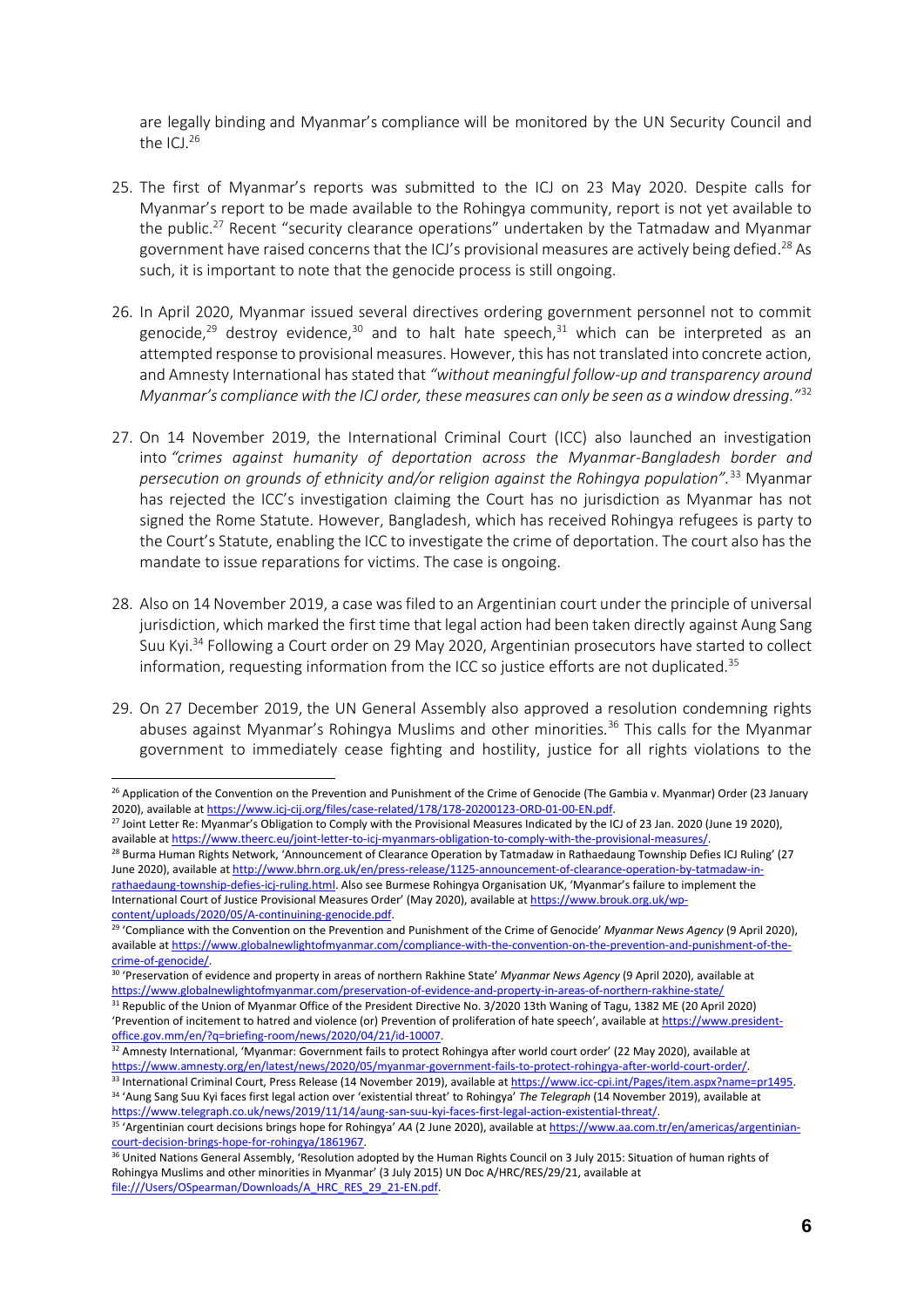Rohingya and other minorities, and to "*eliminate statelessness and the systematic institutionalised discrimination…and create conditions necessary for the safe, voluntary, dignified and sustainable return of all refugees."*

#### Ongoing violence in Rakhine state

- 30. In addition to the crimes perpetrated against the Rohingya, there is also ongoing violence in Rakhine State between the Tatmadaw and the Arakan Army (AA), a Rakhine armed group. Following the provisional order by the ICJ, fighting has continued to escalate in Rakhine and Chin states. Amnesty International has stated that the Rohingya find themselves "*caught in an escalating armed conflict between the Myanmar military and the Arakan Army"*. 37
- 31. In April 2020, the AA and other ethnic armed groups, including the Arakan Rohingya Salvation Army, called for a month-long ceasefire in light of the COVID-19 pandemic. The Tatmadaw chose to ignore the ceasefire and have been launching air and artillery raids in civilian areas of Rakhine and Chin, killing adults and children.<sup>38</sup> UN Special Rapporteur on the Situation of Human Rights in Myanmar, Yanghee Lee, accused the Tatmadaw of "*inflicting immense suffering on the ethnic communities"* and "*systematically violating the most fundamental principles of international humanitarian law and human rights."*<sup>39</sup> She stated that the Tatmadaw operates with impunity and employs tactics intended to maximise civilian suffering. She has called for an investigation into *"possible war crimes and crimes against humanity ongoing in Rakhine and Chin states."*<sup>40</sup>
- 32. In the short span between March and June 2020, more than 30,000 people have been displaced as a result of ongoing violence. 174 people have been reported as killed and 229 wounded.<sup>41</sup> The total number of internally displaced persons - the vast majority of which are Rohingya - in Myanmar has surpassed 130,000.<sup>42</sup>

#### **Myanmar's discriminatory 1982 Citizenship law**

- 33. Statelessness is not just a problem in Myanmar's North Rakhine State (where the majority of the Rohingya live). It is prevalent, though less visible, throughout the country. This is largely due to the arbitrary and discriminatory 1982 Citizenship Law and the manner in which it is applied.
- 34. The 1982 Citizenship Law Act was passed by the military government of General Ne Win, repealing the 1948 Union Citizenship Act and the 1948 Union Citizenship Election Act.<sup>43</sup> The law grants citizenship based upon membership to "national races" and establishes a multi-tiered, hierarchical citizenship structure. Section 2 of the 1982 Citizenship Law defines three categories of citizens: 'citizens', 'associate citizens' and 'naturalised citizens.' Different rules apply to each category regarding transmission of citizenship, the circumstances in which citizenship can be revoked, and

<sup>37</sup> Amnesty International, 'Myanmar: Government fails to protect Rohingya after world court order' (22 May 2020), available at [https://www.amnesty.org/en/latest/news/2020/05/myanmar-government-fails-to-protect-rohingya-after-world-court-order/.](https://www.amnesty.org/en/latest/news/2020/05/myanmar-government-fails-to-protect-rohingya-after-world-court-order/) <sup>38</sup> 'UN Rapporteur Urges New Probe Into Possible Myanmar War Crimes' *Al Jazeera* (29 April 2020), available at [https://www.aljazeera.com/news/2020/04/rapporteur-urges-probe-myanmar-war-crimes-](https://www.aljazeera.com/news/2020/04/rapporteur-urges-probe-myanmar-war-crimes-200428072927948.html?utm_source=website&utm_medium=article_page&utm_campaign=read_more_links)

[<sup>200428072927948.</sup>html?utm\\_source=website&utm\\_medium=article\\_page&utm\\_campaign=read\\_more\\_links.](https://www.aljazeera.com/news/2020/04/rapporteur-urges-probe-myanmar-war-crimes-200428072927948.html?utm_source=website&utm_medium=article_page&utm_campaign=read_more_links) 

<sup>39</sup> *Id.*

<sup>&</sup>lt;sup>40</sup> UN Human Rights Council, 'Situation of Human Rights in Myanmar' UN GAOR, 43<sup>rd</sup> session, UN Doc A/HRC/43/L.19 (29 April 2019). <sup>41</sup> Progressive Voice, 'A Nation Left Behind: Myanmar's Weaponization of COVID-19'*,* (June 2020), available at

[https://progressivevoicemyanmar.org/2020/06/02/a-nation-left-behind-myanmars-weaponization-of-covid-19/.](https://progressivevoicemyanmar.org/2020/06/02/a-nation-left-behind-myanmars-weaponization-of-covid-19/)  <sup>42</sup> N. Hardman and P. Preet Singh*, Pandemic Adds New Threat for Rohingya in Myanmar*, Human Rights Watch (May 2020), available at [https://www.hrw.org/news/2020/05/29/pandemic-adds-new-threat-rohingyas-myanmar.](https://www.hrw.org/news/2020/05/29/pandemic-adds-new-threat-rohingyas-myanmar)

<sup>43</sup> Institute on Statelessness and Inclusion and European Network on Statelessness, 'Statelessness in Myanmar: Country Position Paper' (May 2019), p. 5.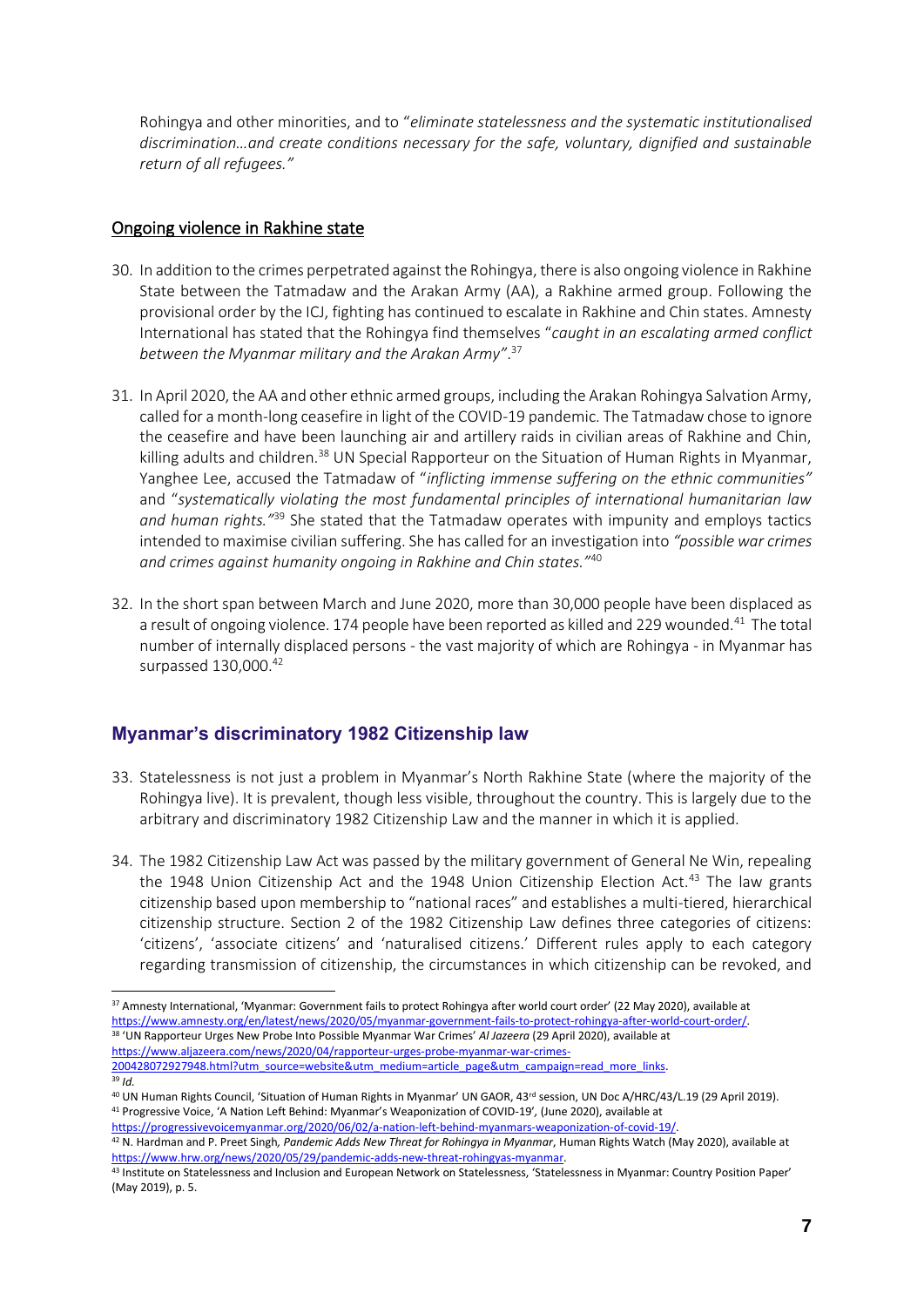the rights attached to citizenship, with naturalised citizens being the most disadvantaged. As a result the consequences of the different citizenship statuses extend beyond the provisions of the 1982 Citizenship Law itself. The law contradicts Article 21(a) of the 2008 Constitution of the Republic of the Union of Myanmar, which sets out that "every citizen shall enjoy the right to equality."

- 35. Full citizenship is given to individuals from the Kachin, Kayah, Kayin, Chin, Burman, Mon, Rakhine or the Shan ethnic groups, which form Myanmar's 135 "national races" (as defined in the Constitution).<sup>44</sup> This category also applies to persons outside these ethnic groups if they meet certain criteria.<sup>45</sup>
- 36. The 1982 Citizenship Law provides that associate and naturalised citizens are entitled to enjoy the rights of a citizen under Myanmar's laws, *"with the exception of rights stipulated by the Council of State.*" <sup>46</sup> This exposes associate and naturalised citizens to the risk of revocation of their citizenship, also provided for in section 8(b) of the 1982 Citizenship Law.<sup>47</sup> Other potential grounds for revocation of citizenship for an associate or naturalised citizen include:
	- I. Failing to provide a written allegiance to the state,  $48$
	- II. Showing disloyalty to the state<sup>49</sup> or
	- III. Committing an offence of moral turpitude. $50$
- 37. Another distinction between the treatment of full citizens and associate and naturalised citizens is apparent in the criminal sanctions and penalties imposed under the 1982 Citizenship Law. Certain criminal penalties are applicable to persons that are not considered to be *"citizens by birth."*<sup>51</sup> Full citizens are not subject to the same criminal penalties, unless they have committed a crime.<sup>52</sup>
- 38. The 1982 Citizenship Law fails to comply with basic international law standards that Myanmar is obligated to uphold.
	- I. Discrimination on Grounds of Race or Ethnicity: The Law privileges the recognised ethnic groups and disadvantages others in the acquisition of nationality. The ethnicity-based criteria leave a large portion of the population, who have no links to another country, with no right to automatic acquisition of nationality
	- II. The Child's Right to a Nationality: The Law falls short of Myanmar's obligations under the CRC, in particular Article 7, which guarantee's every child's right to acquire a nationality. As

<sup>44</sup> J. M. Arrazia and O. Vonk, 'Report on Citizenship Law: Myanmar' (October 2017), p. 2.

<sup>45</sup> Section 7 of the 1982 Citizenship Law sets out that persons born in or outside Myanmar are also citizens if they are (a) persons born of parents, both of whom are citizens; (b) persons born of parents one of whom is a citizen and the other an associate citizen; (c) persons born of parents, one of whom is a citizen and the other a naturalized citizen; (d) persons born of parents, one of whom is (i) a citizen; or (ii) an associate citizen; or (iii) a naturalized citizen; and the other is born of parents, both of whom are associate citizens; (e) persons born of parents, one of whom is (i) a citizen; or (ii) an associate citizen; or (iii) a naturalized citizen, and the other is born of parents, both of whom are naturalised citizens; or (f) persons born of parents one of whom is (i) a citizen; or (ii) an associate citizen; or (iii) a naturalized citizen and the other is born of parents, one of whom is an associate citizen and the other a naturalized citizen.

 $46$  1982 Citizenship Law, 30(c) and 50(c).

<sup>47</sup> 1982 Citizenship Law, 8(b).

<sup>48</sup> 1982 Citizenship Law, 24, 26, 27(a), 28, 46, 48, 49(a) and 50.

<sup>49</sup> 1982 Citizenship Law, 35(d) and 58(d).

 $50$  1982 Citizenship Law, 35(f) and 58(f).

<sup>51</sup> International Commission of Jurists, 'Citizenship and Human Rights in Myanmar: Why Law Reform is Urgent and Possible A Legal

Briefing' (June 2019), p. 9.

<sup>52</sup> 1982 Citizenship Law, 40.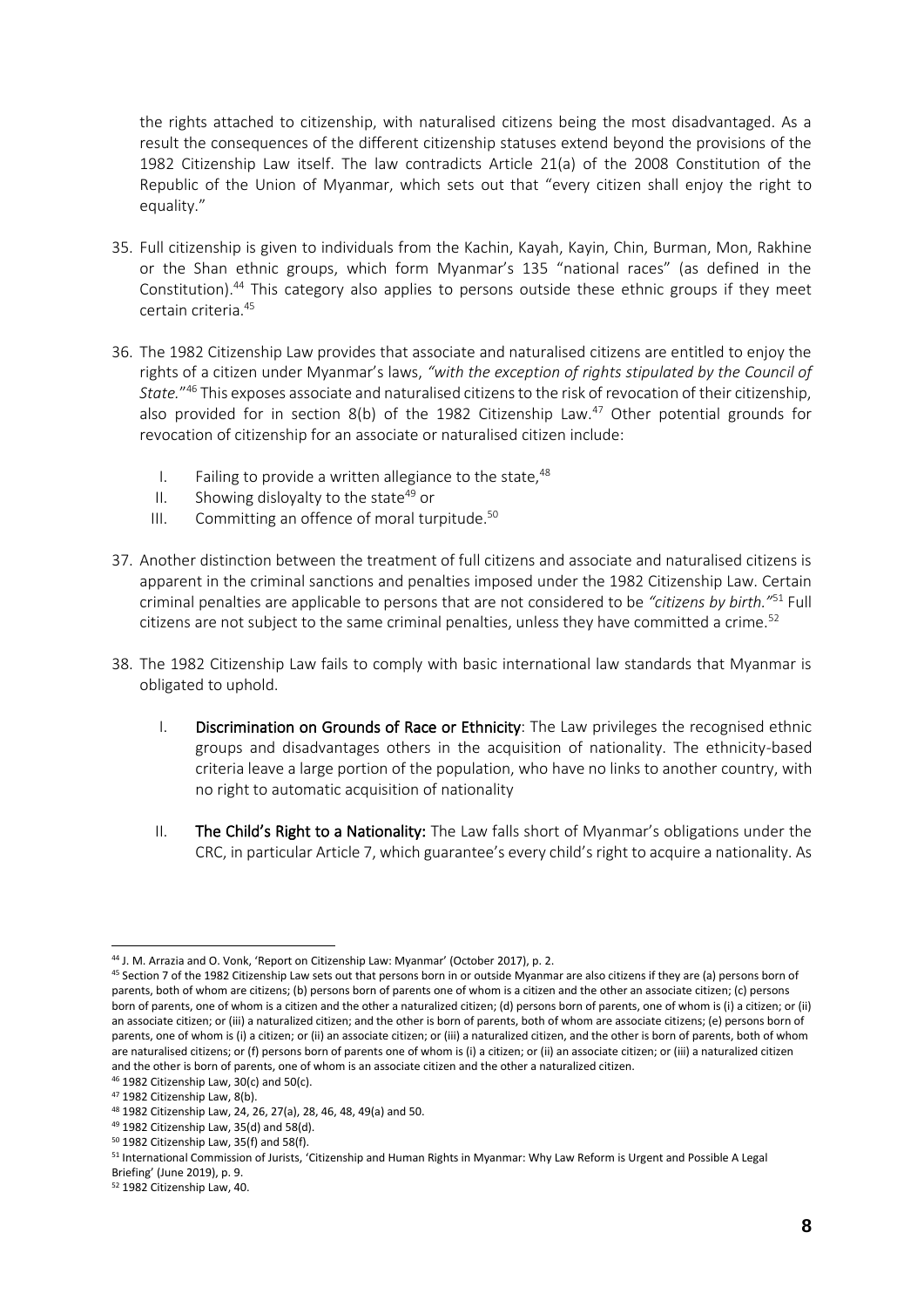such, the Committee on the Rights of the Child raised various concerns with the state in its 2012 Concluding Observations on Myanmar.<sup>53</sup>

- III. Discrimination on Grounds of Disability: Under the Law, being of 'unsound mind' is considered to be a basis for the denial of citizenship by naturalisation. However, Article 18 of the CRPD sets out that persons with disabilities have the right to a nationality "on an equal basis with others".
- IV. Gender: Article 9 of CEDAW prohibits gender discrimination in nationality laws. While there is no direct gender discrimination in the Law, the requirement that both parents must have citizenship to confer citizenship upon a child is likely to have a discriminatory impact. These provisions disadvantage the children of single mothers, other women in vulnerable situations and undocumented women.<sup>54</sup>
- 39. Significantly, the law creates and perpetuates statelessness, shutting out from access to citizenship, entire ethnic groups. The 1982 Citizenship law has been critiqued by several UN experts for being discriminatory on grounds of ethnicity.<sup>55</sup>

#### **Arbitrary and Discriminatory Practices Related to Access to Civil Documentation**

- 40. The lack of civil documentation is a widescale and systemic problem in South East Myanmar as well as country wide. In 2014, up to 11,000,207 persons (27.3 percent) over the age of 10 did not have a valid identification document.<sup>56</sup> This does not mean that the citizenship of all these people is under question, but such large-scale lack of documentation combined with the discriminatory legal framework inevitably impacts the citizenship rights of those belonging to minorities, and/or those who are likely to face discrimination on multiple grounds such as disability, socio-economic disadvantage, displacement and even gender. Myanmar is a multi-ethnic, multi-religious society with a long history of large-scale migration (within the country and to and from the country) and a more recent history of forced migration and (in some cases) return. This reality is neither reflected in or catered to by the inadequate existing law and policy framework. For example, the forced migration of individuals due to the conflict in South East Myanmar has been largely concentrated into the South Western and Western border regions of Thailand. The existing law and policy framework in Myanmar do not recognise the birth certificates of refugees born in Thailand undermining the recognition of citizenship and access to rights and benefits of refugees and their children born abroad, on return to Myanmar.<sup>57</sup>
- 41. The Rohingya are the largest stateless group in the country. However, other groups, especially those who have affiliations with populations in the Indian sub-continent and China are also excluded from citizenship because they are not recognised as residing in Myanmar prior to the colonial period. Some of these groups may not be generally referred to in Myanmar by self-ascribed

54 For a more comprehensive analysis of gender discrimination in Myanmar's citizenship law, see Norwegian Refugee Council, The Seagull, Institute of Statelessness and Inclusion, Snap, 'A Gender Analysis of the Right to Nationality in Myanmar' (2018), available at: [https://www.nrc.no/resources/reports/a-gender-analysis-of-the-right-to-a-nationality-in-myanmar/.](https://www.nrc.no/resources/reports/a-gender-analysis-of-the-right-to-a-nationality-in-myanmar/)

<sup>56</sup> 2014 Myanmar Housing and Population Census, The Union Report, p. 207.

<sup>53</sup> UN Committee on the Rights of the Child, 'Consideration of reports submitted by States parties under article 44 of the Convention, Concluding observations: Myanmar' (14 March 2012), CRC/C/MMR/CO/3-4, available at: [http://www2.ohchr.org/english/bodies/crc/docs/co/CRC\\_C\\_MMR\\_CO\\_3-4.pdf](http://www2.ohchr.org/english/bodies/crc/docs/co/CRC_C_MMR_CO_3-4.pdf) , para. 41.

<sup>55</sup> See for example, the Statement by Ms. Yanghee Lee, Special Rapporteur on the Situation of Human Rights in Myanmar at the 34th session of the Human Rights Council (13 March 2017), available at

<https://www.ohchr.org/EN/NewsEvents/Pages/DisplayNews.aspx?NewsID=21355&LangID=E>

<sup>57</sup> Norwegian Refugee Council, The Seagull, Institute of Statelessness and Inclusion, Snap, 'A Gender Analysis of the Right to Nationality in Myanmar' (2018), available at: <https://www.nrc.no/resources/reports/a-gender-analysis-of-the-right-to-a-nationality-in-myanmar/>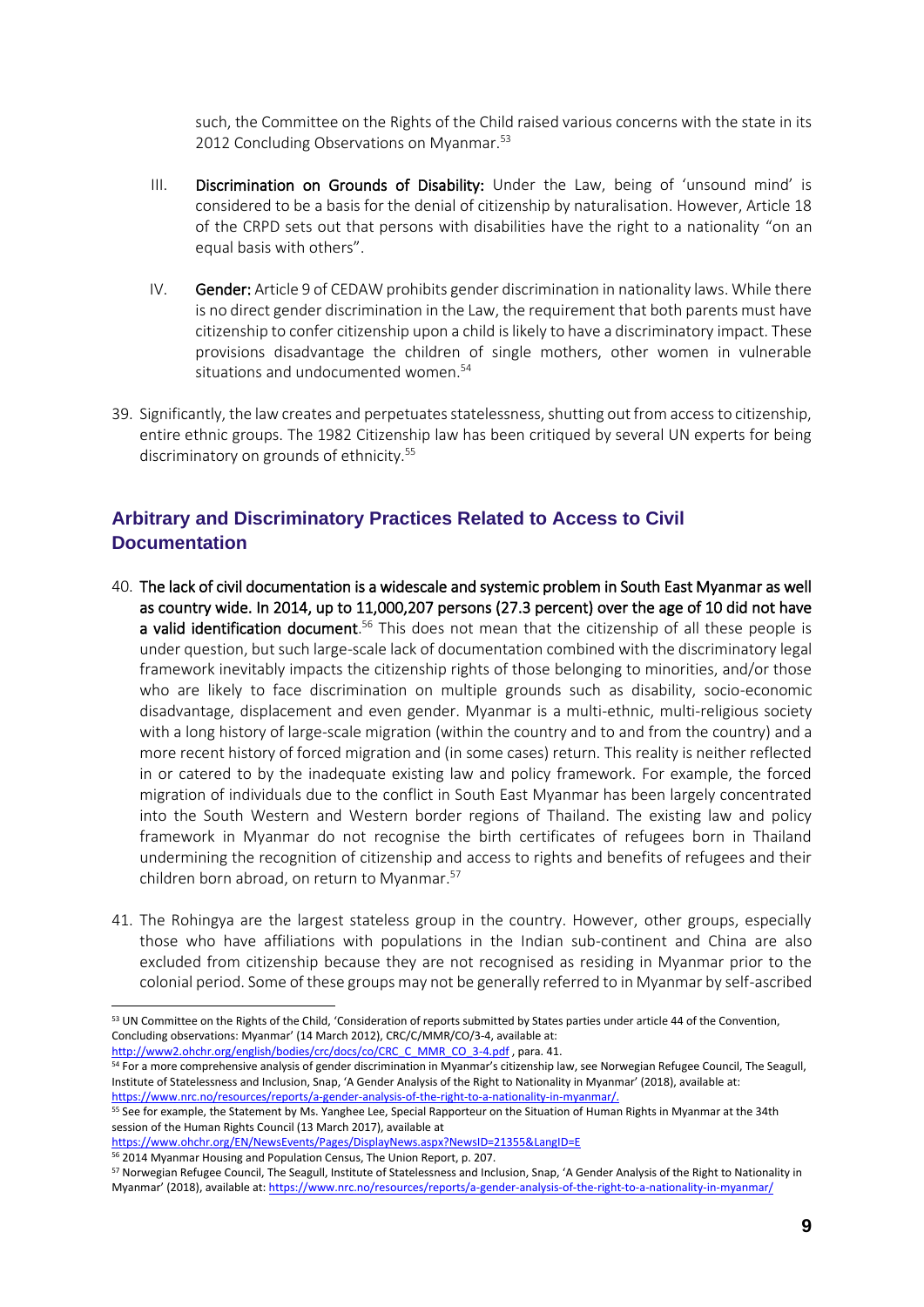ethnic identities due to the political nature of categorisation during the British colonial period, fixing ethnic categories. Less is known about their experiences in negotiating the rigid ethnic criteria of the citizenship law as these groups are smaller and more dispersed. They may include Gurkhas, Tamils, Hindu speakers of Bengali-dialects, groups that straddle the Chinese/Myanmar border and Muslim and Hindu populations who do not fall into an ethnic designation listed by the Myanmar state.<sup>58</sup>

- 42. Other minority groups in Rakhine State have also been increasingly affected by statelessness. This includes Hindus and Maramargyi Buddhists who are linguistically affiliated and bear some physical resemblance to Rohingya.<sup>59</sup> Also affected are Kaman (or Kamein), who are a Muslim ethnic minority group residing in Rakhine State that are listed as one of the recognised national ethnic groups of Myanmar. Many Kaman are at risk of statelessness partly as a result of the destruction of their documents and displacement during the 2012 violence in Rakhine State, and also because their citizenship applications are viewed with increasing suspicion and are scrutinised in the context of documenting Rohingya populations.<sup>60</sup>
- 43. Muslims from other areas of Myanmar lack adequate documentation and are increasingly at risk of statelessness. Myanmar Muslims report systematic refusals and indefinite delays in the issuance of identity cards and passports<sup>61</sup> as well as discrimination against the Myanmar Muslims migrant workers who need to have their citizenship verified by the state to regularise their status in neighbouring countries, such as Thailand.<sup>62</sup> Muslims in Myanmar are also registered, or coerced into registering, under the category "mixed race" or ethnic categories that denote them as or foreign, such as "Bengali", "Pakistani" or "Indian". They report being subjected to longer delays and greater obstacles in citizenship applications, as well as being forced to pay higher bribes than other (non-Muslim) applicants. Additionally, some are harassed by Intelligence officers as a result of applications.<sup>63</sup>
- 44. In addition to members of ethno-religious minority groups who are not included in the list of 135 national ethnic groups, the following are also vulnerable to being arbitrarily denied documentation, deprivation of nationality thus heightening their risk of statelessness:
	- Non-combatants and members of ethnic armed groups living in conflict areas;
	- IDPs and IDP returnees;
	- Former refugees who have returned to Myanmar from Thailand;
	- The children of inter-ethnic marriages;
	- Persons who do not possess all required supporting documents to apply for nationality (including those who do not have household lists or whose parents are not documented);
	- Disabled persons including those with mental disabilities; and
	- Women and girls in situations of vulnerability.

[https://eprints.soas.ac.uk/26123/1/Charney%202018%20Brief%20on%20Rohingya%20identity.pdf.](https://eprints.soas.ac.uk/26123/1/Charney%202018%20Brief%20on%20Rohingya%20identity.pdf) <sup>59</sup> Internal Displacement Monitoring Centre, '*Submission to the UPR working group'* (IDMC 2015), available at [https://uprdoc.ohchr.org/uprweb/downloadfile.aspx?filename=2112&file=EnglishTranslation.](https://uprdoc.ohchr.org/uprweb/downloadfile.aspx?filename=2112&file=EnglishTranslation) 

<sup>58</sup> M. Charney, 'Misunderstandings of ethnic identities in Rakhine as fixed and biological are leading to policy errors by the Government of Myanmar and NGOs on the ground in Rakhine'*,* SOAS (July 2018), available at

<sup>&</sup>lt;sup>60</sup> ICG, 'Myanmar: The Politics of Rakhine State' (2015), available at [https://www.crisisgroup.org/asia/south-east-asia/myanmar/myanmar](https://www.crisisgroup.org/asia/south-east-asia/myanmar/myanmar-politics-rakhine-state)[politics-rakhine-state.,](https://www.crisisgroup.org/asia/south-east-asia/myanmar/myanmar-politics-rakhine-state) p. 10.

<sup>61</sup> N. N. Kyaw, 'Alienation, Discrimination, and Securitization: Legal Personhood and Cultural Personhood of Muslims in Myanmar, *The Review of Faith & International Affairs* (2015), 13:4, p. 50-59; Burma Human Rights Network, 'State-led Persecution of Burma's Muslim Minorities' (2017), available at [http://www.bhrn.org.uk/en/report/20-bhrn-publishes-research-revealing-state-led-persecution-of-burma](http://www.bhrn.org.uk/en/report/20-bhrn-publishes-research-revealing-state-led-persecution-of-burma-s-muslim-minority.html)[s-muslim-minority.html;](http://www.bhrn.org.uk/en/report/20-bhrn-publishes-research-revealing-state-led-persecution-of-burma-s-muslim-minority.html) Burma Human Rights Network, '*Discrimination against Muslim Passport Applicants'* (2018), available at [http://www.bhrn.org.uk/en/report/1051-bhrn-releases-report-on-discrimination-against-muslim-passport-applicants.html.](http://www.bhrn.org.uk/en/report/1051-bhrn-releases-report-on-discrimination-against-muslim-passport-applicants.html)

<sup>62</sup> Burma Human Rights Network, 'Burma Reinforces Muslims' Statelessness as Thai Migrant Registration Deadline Looms' (2018), available a[t http://www.bhrn.org.uk/en/report/1052-burma-reinforces-muslims-statelessness-as-thai-migrant-registration-deadline-looms.html.](http://www.bhrn.org.uk/en/report/1052-burma-reinforces-muslims-statelessness-as-thai-migrant-registration-deadline-looms.html) <sup>63</sup> *Ibid.*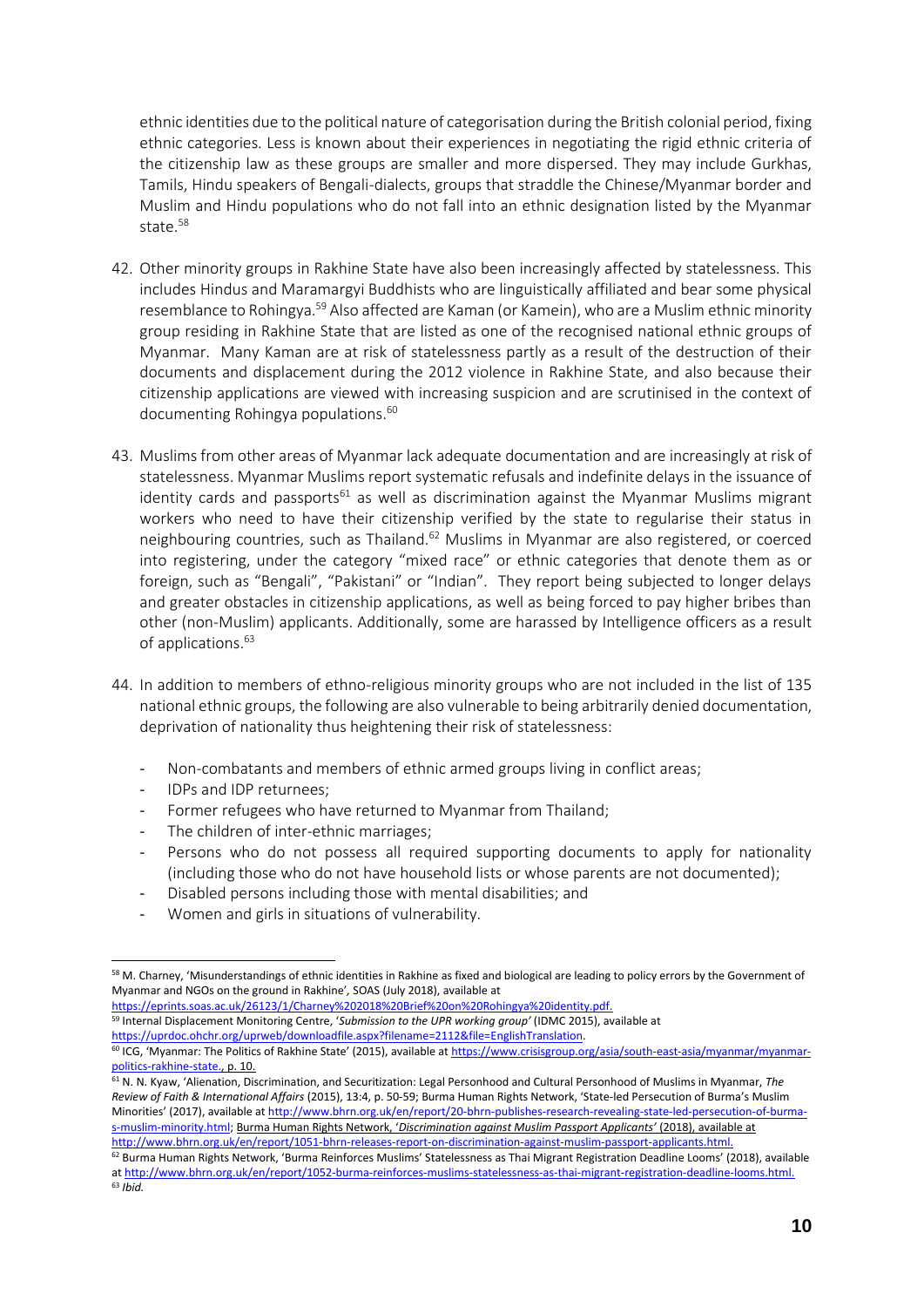- 45. Those who possess one or more of the characteristics identified above are more likely to face discrimination under the 1982 Citizenship Law, its procedures and their implementation. Importantly, most people face discrimination and exclusion due to the convergence (or intersection) of more than one of these characteristics. For example, a woman without a clear affiliation to one of the state-recognised ethnic groups who is also an IDP is likely to be at greater risk of being denied documents.
- 46. There are various civil documentation processes to establish proof of birth, family connections and citizenship. Key documents include the birth certificate, $64$  and the household registration list (a family book), which is mandatory for all residents to be registered in.<sup>65</sup>
- 47. In 1989, under the new 1982 Citizenship Law framework, the former National Registration Cards (NRCs) issued under the 1949 Residents of Burma Registration Act, were replaced by three different types of "Citizenship Scrutiny Cards". These were colour-coded to facilitate the categorisation of the citizenship status of the bearer – pink cards for full citizens (CSC), blue for associate citizens (ACSC) and green for naturalised citizens (NCSC).<sup>66</sup>
- 48. Citizens by birth are eligible and required to carry their own CSCs from the age of 10. These are to be renewed at the ages of 18, 30 and  $45.^{67}$  Associate and Naturalised Citizen parents can apply to have their children added to their own ACSC or NCSC. Such children are eligible for their own ACSC or NCSC at 10 years of age. These too must be renewed at the ages of 18, 30 and 45.<sup>68</sup>
- 49. Temporary Registration Cards (TRCs or white cards) had historically been issued to those who had lost or damaged their NRCs or to those with pending applications for one.<sup>69</sup> However, in 1995, TRCs were given to large numbers of persons who had previously held NRCs, but were denied CSCs under the 1982 law. This marked a key step towards further entrenching discrimination and arbitrariness within the system. While the legal and policy grounds for this move and the status of TRC holders remained unclear, the TRCs were treated in practice as an official ID Card which allowed its holders to vote in subsequent elections.<sup>70</sup>
- 50. In February 2015, the TRCs were withdrawn along with voting rights. TRC holders were given a receipt - not an alternative identity card - in exchange.<sup>71</sup> In December 2015, under the new National League for Democracy (NLD) government, new "Identity Cards for National Verification" (ICNVs, also known as Turquoise cards) were introduced as an interim card in the National Verification process with the purported aim "*to scrutinise whether the applicant meets the eligibility to become a citizen of Myanmar and to identify them as residents of Myanmar during the citizenship verification process*".<sup>72</sup>
- 51. In reality, these cards are target the Rohingya and other Muslim minorities, and are part of a systematic campaign to erase the identity and claim to citizenship of such groups.<sup>73</sup> The Rohingya

<sup>64</sup> Birth registration is a legislated requirement pursuant to the 2013 Child Law and the 1982 Citizenship Law and 1983 Procedures.  $65$  The Family Household List, also known as "Form-66/6", is issued under the Residents of Myanmar Registration Act, 1949. However, details on the implementation of the process are not publicly known. It is assumed, however, that there was internal guidance on the procedures to be followed.

<sup>&</sup>lt;sup>66</sup> Thein. M. (Nyein Chan Lulin) 'Pyidaungsuthar Muslims', Kit Thit Sar Pay (2016).

<sup>67</sup> 1983 Procedures Relating to Citizenship, s 12.

<sup>&</sup>lt;sup>68</sup> 1983 Procedures relating to Naturalized Citizenship, s 5; 1983 Procedures relating to Associate Citizenship, s 5.

<sup>69</sup> See 1951 Residents of Burma Registration Rules, ss 2 and 13.

<sup>70</sup> N. N. Kyaw, 'Unpacking the Presumed Statelessness of Rohingyas' (2017) *Journal of Immigrant and Refugee Studies* 15(3), p. 279.  $71$  Lall et. al, 18; International Crisis Group, 14. Presidential Notification 15/2015 Announcing Temporary Registration Cards Expiry on 31 March 2015.

<sup>72</sup> Republic of the Union of Myanmar, 'State Counsellor's Notification' (27 December 2016), para. 7.

<sup>73</sup> Al Jazeera, 'Genocide Card: Myanmar Rohingya verification scheme condemned', September 2019, available at: <https://www.aljazeera.com/news/2019/09/genocide-card-myanmar-rohingya-verification-scheme-condemned-190903012922259.html>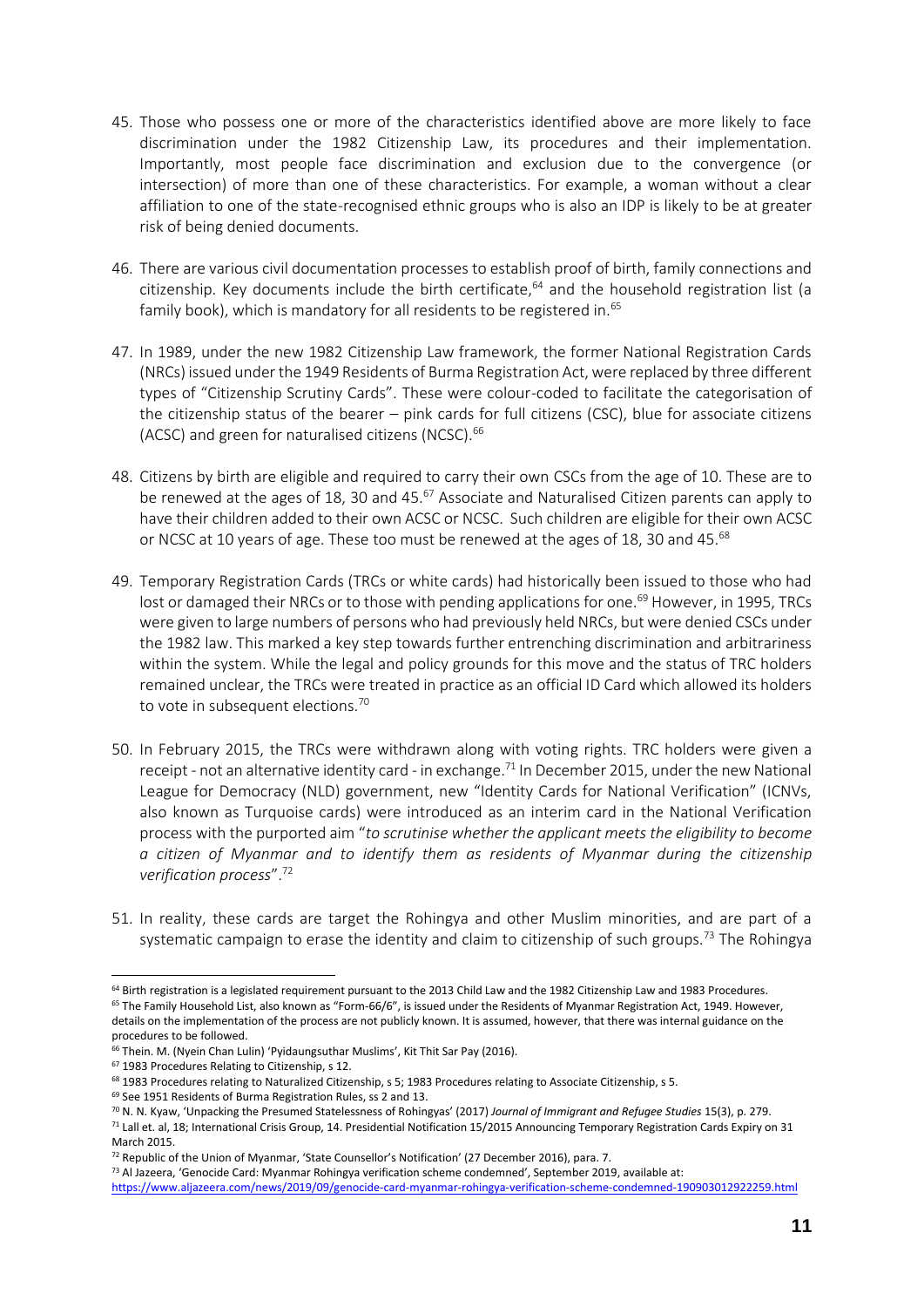and other Muslim communities in Rakhine state, are required to identify as "Bengali" when applying for the cards (reinforcing inaccurate propaganda that they are from Bangladesh, thereby undermining their claim to Myanmar citizenship). Card holders are labelled as "foreigners". At times, authorities have forced Rohingya at gunpoint to accept these identity cards,<sup>74</sup> and subjected them to torture and arbitrary restrictions of movement and access to work.<sup>75</sup> The holders of NVCs are barred from applying for citizenship.<sup>76</sup>

#### Access to Civil Documentation

- 52. Those applying for an ID card face extremely cumbersome evidentiary requirements. Applicants are required to bring many documents, including a household list, ancestral information, original birth certificate, original pink cards of the applicant's parents and recommendation letters. In practice, the requirements may change depending on where the applicant is applying and what characteristics they possess. The requirements are inconsistent and unpredictable and are largely dependent upon the perceived ethnicity and religion of the individual. Applicants report being unable to list their ethnic or religious group of choice, as officials unilaterally determine their identity.77
- 53. Applicants face many other issues when applying for civil documentation including language barriers, geographic barriers (often government offices are very far away and not easily accessible), challenges linked to data entry, unofficial fees and bribes and undue delays in the decision-making process.<sup>78</sup>

#### **The COVID-19 Impact on the Rohingya**

- 54. Myanmar's COVID-19 response has raised concerns that pandemic is being used as an opportunity to exercise increased control over the Rohingya and other vulnerable populations. The state's pandemic response coupled with the ongoing violent conflict and internet blackout has worsened the vulnerability of populations, who cannot access crucial information about the virus and the ongoing conflict which is crucial for survival and stability. In certain townships, internet and information is so severely restricted that humanitarian workers have reported that those living there are completely unaware of the pandemic.<sup>79</sup>
- 55. Implementation and enforcement of public health policy has a clear discriminatory intent. Widespread diagnostic testing is limited in Myanmar, with IDPs in Rakhine being excluded, despite the heightened risk they face due to their living conditions. Additionally, punishments for not following public health guidelines have not been equitable. For example, the government fined only four of a hundred people who attended a Buddhist Monk's funeral., But all 14 mourners at a Muslim funeral were sued, with the twelve adults in attendance being imprisoned for three months. <sup>80</sup>
- 56. Organisations attempting to give humanitarian aid in the region have struggled to effectively distribute assistance without the internet. Journalists and news organisations in Rakhine have

<sup>74</sup> *Myanmar Forces Rohingya to Accept Cards That Preclude Citizenship*, Reuters, Sept. 3 2019.

<sup>75</sup> *Id.* <sup>76</sup> *Id.*

<sup>77</sup> Smile Education and Development Foundation and Justice Base*,* 'Access to Documentation & Risk of Statelessness'*,* (December 2017). <sup>78</sup> Research available on file with ISI.

<sup>79</sup> J. Slotkin, 'Parts of Myanmar Unaware of COVID-19', *National Public Radio* (24 June 2020), available at

[https://www.npr.org/sections/coronavirus-live-updates/2020/06/24/882893419/parts-of-myanmar-unaware-of-covid-19-due-to-internet](https://www.npr.org/sections/coronavirus-live-updates/2020/06/24/882893419/parts-of-myanmar-unaware-of-covid-19-due-to-internet-ban-advocates-say)[ban-advocates-say.](https://www.npr.org/sections/coronavirus-live-updates/2020/06/24/882893419/parts-of-myanmar-unaware-of-covid-19-due-to-internet-ban-advocates-say)

<sup>80</sup> *Different Laws Appied to Myanmar COVID-19 Restrictions*, The Irrawaddy, May 2020[, https://www.irrawaddy.com/specials/myanmar](https://www.irrawaddy.com/specials/myanmar-covid-19/different-laws-applied-myanmar-covid-19-restrictions-lead-inconsistent-punishments-violators.html)[covid-19/different-laws-applied-myanmar-covid-19-restrictions-lead-inconsistent-punishments-violators.html](https://www.irrawaddy.com/specials/myanmar-covid-19/different-laws-applied-myanmar-covid-19-restrictions-lead-inconsistent-punishments-violators.html)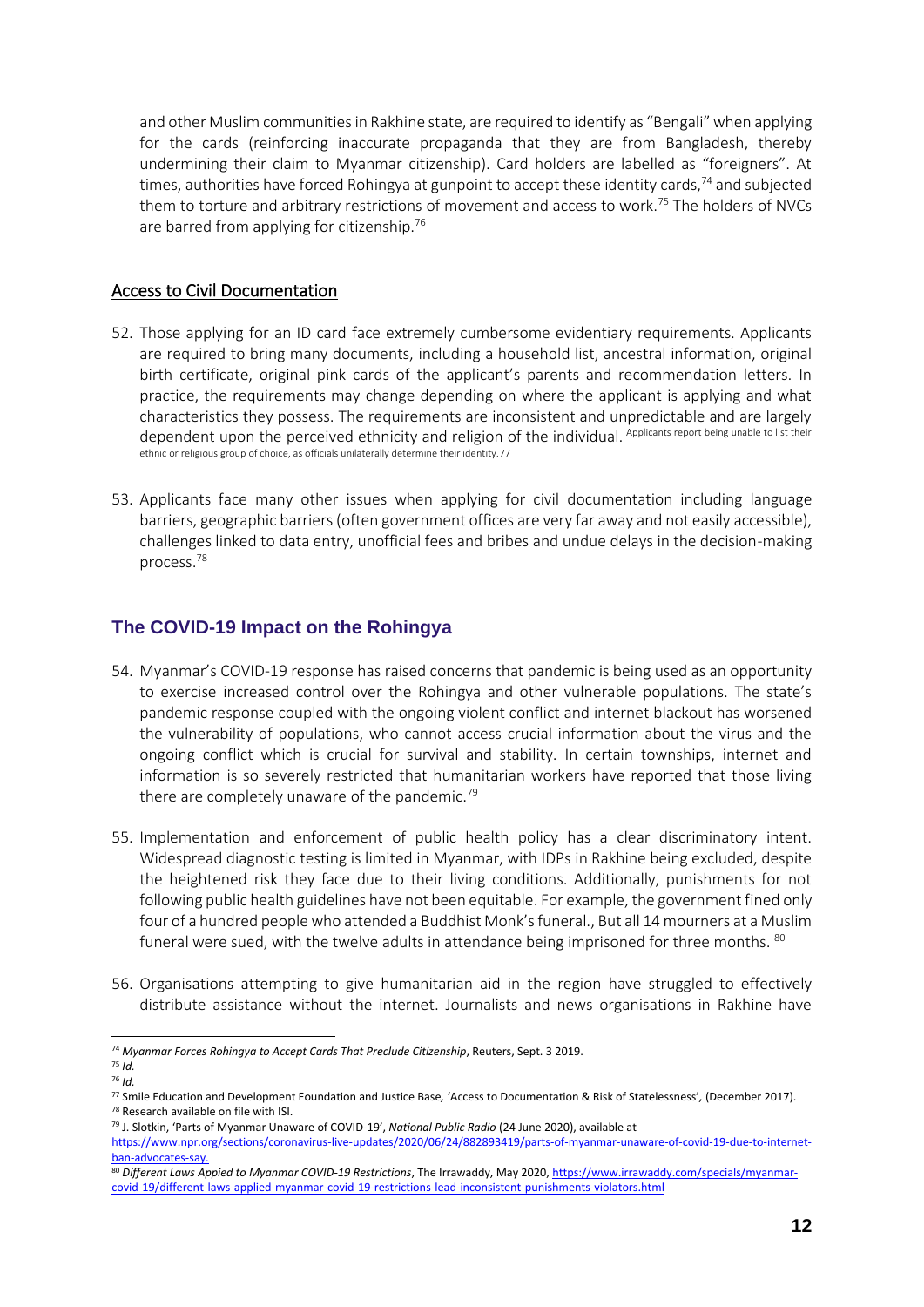found the publication of news to be disrupted and difficult under the blackout. Commenting on this situation, Nay San Lwin of the Free Rohingya Coalition said:

*In Myanmar, Rohingyas are severely suffering by internet ban. They are not being well informed about pandemic, how to prevent and contain the disease. Access to healthcare facilities and tests are limited. Myanmar must lift the internet ban, provide unhindered access to all humanitarian and healthcare.<sup>81</sup>*

- 57. On 23 March 2020, Myanmar created the COVID-19 Emergency Response Committee. This is led by the military and has no representation from the Ministry of Health and Sports.<sup>82</sup> Given the power to prosecute anyone deemed to have been spreading "misinformation", it is feared that this committee has been given the power to further target, discriminate, and persecute Rohingya and ethnic Rakhine under the guise of fighting the pandemic.<sup>83</sup> It is noteworthy that on the same day that the COVID-19 committee was formed, the Arakan Army was declared a terrorist organisation and the Ministry of Communications ordered that access to over 220 websites be blocked, many of which were independent ethnic news and media sites.<sup>84</sup>
- 58. On 31 March 2020, police and security forces raided and shut down a Rakhine news organisation. Days later, two other news organizations were raided in a similar fashion. Reporters and editors were interrogated and arrested.<sup>85</sup> Local media coalitions and Special Rapporteur Yanghee Lee, called for the dropping of the charges against the editors and pointed to the need for open and continued reporting during armed conflict and a pandemic.<sup>86</sup>
- 59. The availability and distribution of diagnostic testing is also a major concern. Testing has only been provided for areas outside of Rakhine and Chin states, leaving the Rohingya population untested and without crucial information needed to track the spread of the virus.<sup>87</sup> This is especially troubling in the Internal Displacement Camps within Rakhine, where the crowded populations lacking access to clean water, sanitation, and other essential services have been likened to a "tinderbox" for COVID-19 transmissions. 88
- 60. Myanmar officials claim to have implemented pandemic prevention policies within the camps. However, camp residents have told journalists that this prevention amounted to distributing a single bar of soap per household. Residents within the camps cannot afford face masks, sanitizer or other necessary protective equipment.<sup>89</sup>

<sup>82</sup> Progressive Voice, *'A Nation Left Behind: Myanmar's Weaponization of COVID-19',* (June 2020), available at [https://progressivevoicemyanmar.org/2020/06/02/a-nation-left-behind-myanmars-weaponization-of-covid-19/.](https://progressivevoicemyanmar.org/2020/06/02/a-nation-left-behind-myanmars-weaponization-of-covid-19/)  <sup>83</sup> *Id.* 

<sup>81</sup> Institute on Statelessness and Inclusion, 'Impact Report: Stateless in a Global Pandemic' (June 2020), available at [https://files.institutesi.org/Covid19\\_Stateless\\_Impact\\_Report.pdf.](https://files.institutesi.org/Covid19_Stateless_Impact_Report.pdf)

<sup>84</sup> *Id.*

<sup>85</sup> *Id.*

*<sup>86</sup> Id.*

<sup>87</sup> 'In Myanmar, the Coronavirus Gives Nationalists an Opening' *Foreign Policy* (1 May 2020), available at

[https://foreignpolicy.com/2020/05/01/myanmar-coronavirus-pandemic-gives-nationalists-opening-ethnic-minorities-risk/.](https://foreignpolicy.com/2020/05/01/myanmar-coronavirus-pandemic-gives-nationalists-opening-ethnic-minorities-risk/) <sup>88</sup> 'Myanmar: Displacement Camps Are COVID-19 Tinderboxes', *Human Rights Watch* ( 30 March 2020). <sup>89</sup> Progressive Voice, *'A Nation Left Behind: Myanmar's Weaponization of COVID-19',* (June 2020), available at [https://progressivevoicemyanmar.org/2020/06/02/a-nation-left-behind-myanmars-weaponization-of-covid-19/.](https://progressivevoicemyanmar.org/2020/06/02/a-nation-left-behind-myanmars-weaponization-of-covid-19/)